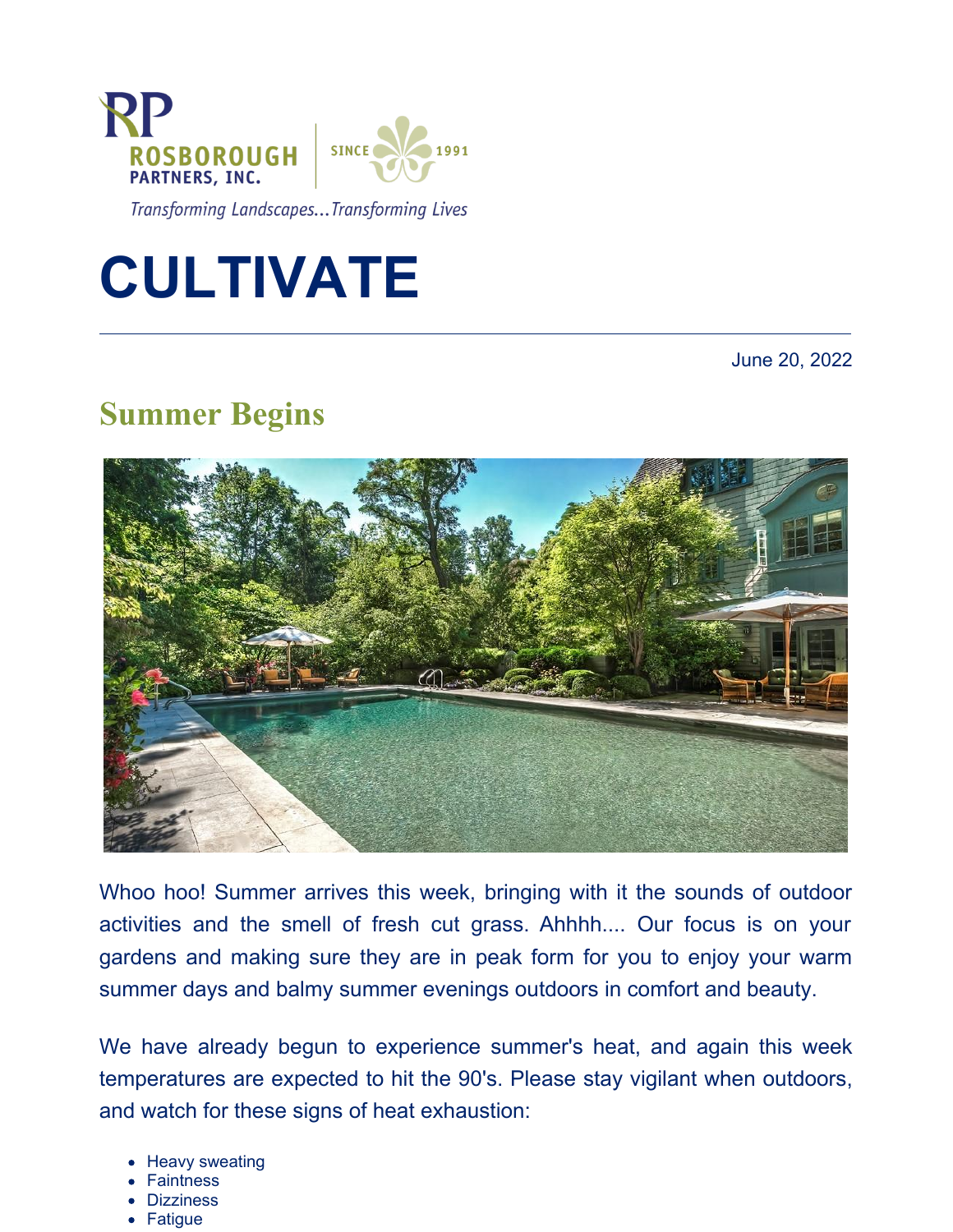- Muscle cramps
- Nausea
- Headache

Without prompt treatment, heat exhaustion can lead to heatstroke, which can be life-threatening. If you are feeling any of these symptoms take the following precautions:

- Stop all activity and rest
- Move to a cooler place
- Drink cool water or sports drinks



### **Client Steward Team**

In addition to regularly scheduled maintenance, our team will be focusing on the following service(s) this week:

**Perennial care Pruning Mulching**



### **Plant Health Care**

This week we will be performing the following service(s), as weather allows:

**Grub prevention Rose care Animal Repellent Blight prevention on Boxwood Turf weed control Snail and slug control**

## **Contact Information**

Feel free to contact your Garden Steward directly with any questions or requests for service. Or contact our office 847/549-1361, Monday-Friday, 8:30am-5:00pm.

*NOTE: We continue to respect physical distancing protocols for staff and client safety until further notice.*

#### **Design Team**

Joe Haubert: 847/514-8376 / [joseph@rosboroughpartners.com](https://mail.rosboroughpartners.com/OWA/redir.aspx?C=3DAvsKT-c93W3n5T8bB5WmGvS3o9t0iMK1Ti9jyFNiozFqek7tjYCA..&URL=mailto%3ajoseph%40rosboroughpartners.com)